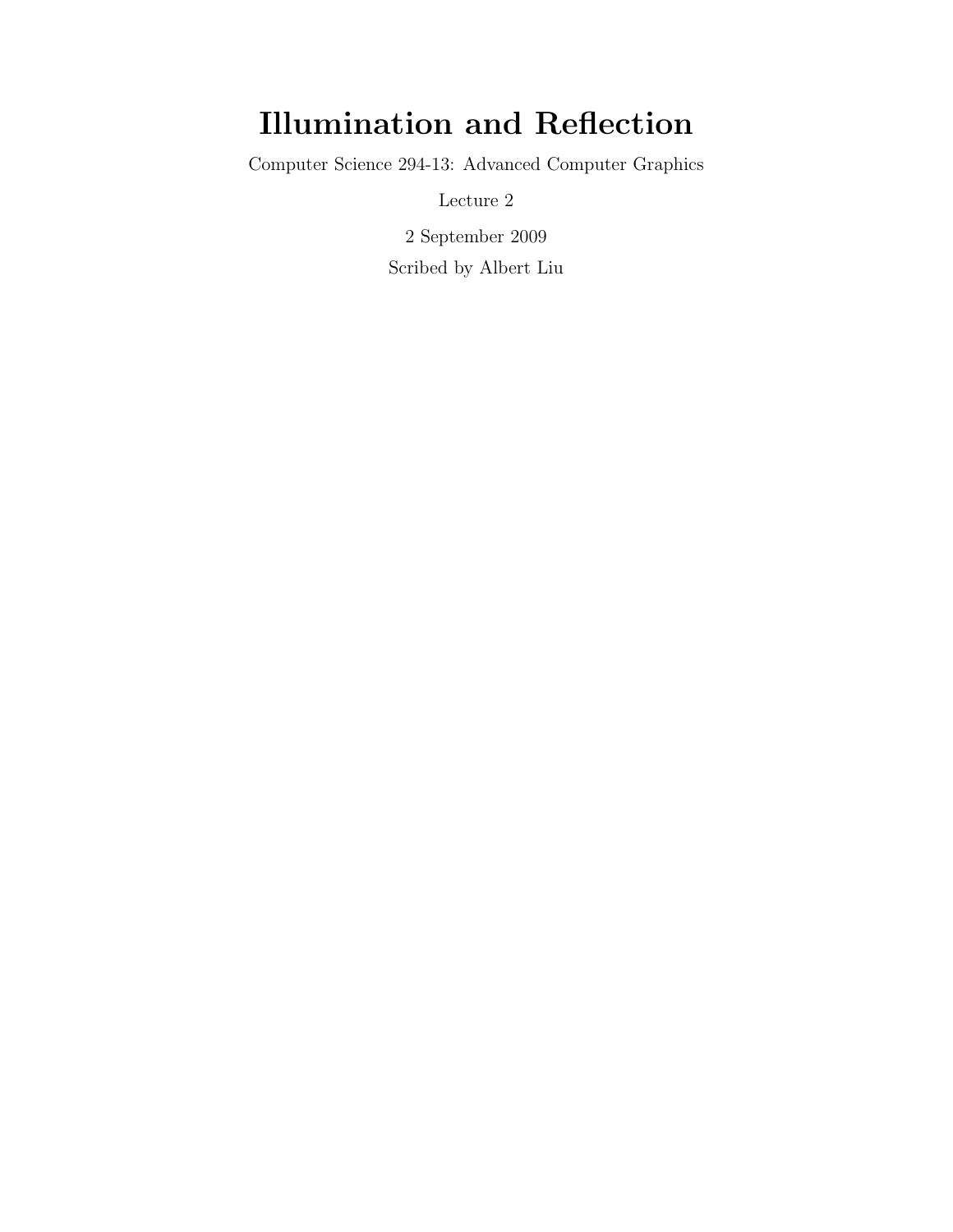## 1 The Physical Nature of Light



Figure 1: The Electromagnetic Spectrum

Physically speaking, light is visible electromagnetic radiation. While electromagnetic radiation spans from microwaves on the long-wave, low photon energy side of the spectrum to short-wave, high energy gamma rays<sup>1</sup> on the other side, the visible portion of the spectrum spans less than an order of magnitude in wavelength, from about 400 to 700 nanometers. The behavior of real electromagnetic waves has some nuances, including the following:

- Polarization. In reality, an electromagnetic wave can be considered as the sum of several polarized components, where the electric and magnetic fields of each component are aligned in a different way. Reflections and certain types of materials may affect the polarization of light and/or may only admit light of a certain polarization.
- Quantization. Real electromagnetic waves have a "dual wave-particle" nature, where it behaves like a quantized particle in some respects and like a wave in others. On the particle side, light behaves as a set of packets called photons; as such, light is not a truly continuous stream of energy but is rather a stream of discrete photons.
- Wave Nature of Light. On the other hand, electromagnetic waves also have a wave nature (hence their name). A wave passing through an aperture will produce a diffraction pattern instead of carrying energy uniformly. Multiple waves in through the same space will interfere with each other. This occurs despite the quantization of photons–in fact, even a single photon will interfere with itself! More subtly, there is no such thing as a perfectly collimated beam; even laser beams spread out slowly with distance.

In computer graphics, we typically ignore these factors, since they are not usually noticable to the naked eye.

<sup>1</sup>Scribe's note: The diagram in the lecture slides depicts "cosmic rays" at the short-wave end of the electromagnetic spectrum. In reality, what are referred to as cosmic rays are not electromagnetic radiation, but rather high-energy subatomic particles, e.g. alpha particles. Source: Allkofer, Otto Claus. Introduction to Cosmic Radiation, Verlag Karl Thiemig, Munchen (1975). Page 39.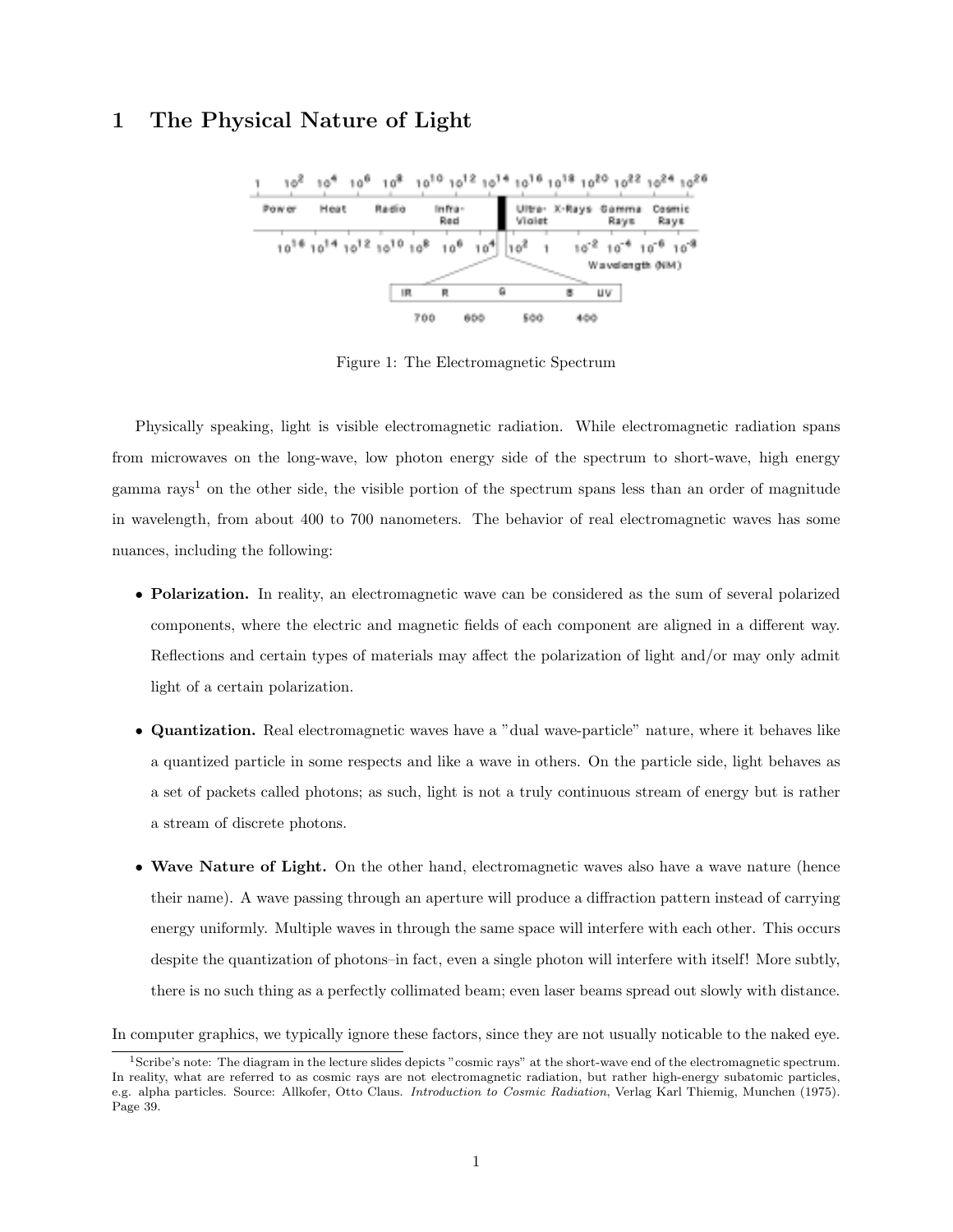Instead, we treat light waves as simple, continuous, independent streams of energy, and rays as perfectly collimated, infinitesimally narrow beams of energy.

## 2 Mathematical Background

### 2.1 Solid Angles



Figure 2: Solid Angles

Before we can have any discussion of radiometry, some mathematical background must be developed. You are probably familar with the concept of angles and arcs. In fact, these two are related by the formula  $\theta = l/r$ , where  $\theta$  is the angle, l is the arc length, and r is the radius of the circle. Since a circle has a circumference of  $2\pi r$ , there are  $2\pi$  radians in a circle. Technically the radian is dimensionless; however, it is often convenient to carry the label around in order to make sure your answer has the proper dimensions.

In radiometry, we are interested in solid angles. A solid angle is to a "normal" angle as a piece of sky is to a slice of pie; it is like an angle, but one dimension higher. Solid angles are measured in steradians (sr); like radians, the steradian is dimensionless. In analogy to angles, a solid angle is related to the area it occupies on the surface of a sphere by the formula  $\Omega = A/r^2$ , where  $\Omega$  is the solid angle, A is the area, and r is the radius of the sphere. Since a sphere has a surface area of  $4\pi r^2$ , there are  $4\pi$  steradians in a sphere.

### 2.2 Spherical Coordinates

Now we can specify how large a solid angle is, but how do we specify where a solid angle is? The answer is spherical coordinates. Two angles are sufficient to describe a direction in spherical coordinates. The first is the azimuthal angle, typically denoted by  $\phi$ , describes the direction's angle about the z axis, where the positive x direction is at zero angle and the positive y direction is at an angle of  $\pi/2$ . In terms of geography, this corresponds to longitude. The second is the angle of elevation, typically denotes by  $\theta$ ; this is the angle between the direction and the positive z direction. This corresponds to 90 degrees minus the latitude, since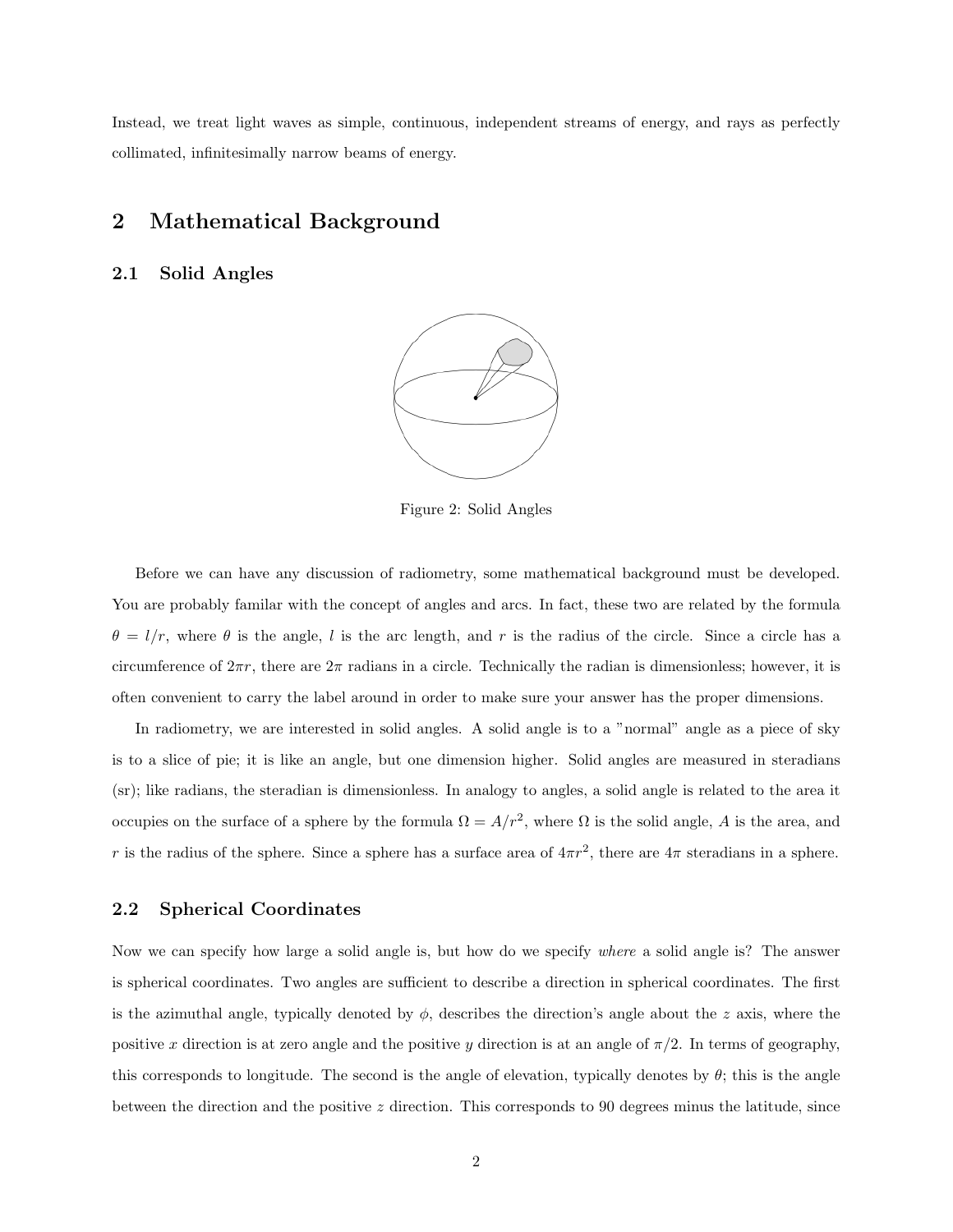

Figure 3: Spherical Coordinates, Differential Solid Angles

the zero is at the north pole and the angle increases toward the south pole, rather than starting at the equator and increasing toward the north pole. If we are also concerned with distance, we use the radius  $r$  to describe the distance from the origin.

We can convert between the Cartesian coordinates  $x, y, z$  and the spherical coordinates  $\phi, \theta, r$  using the following equations:

$$
x = r\sin\theta\cos\phi \qquad \phi = \arctan\frac{y}{x} \tag{1}
$$

$$
y = r \sin \theta \sin \phi \quad \theta = \arctan \frac{\sqrt{x^2 + y^2}}{z}
$$
 (2)

$$
z = r \cos \theta \quad r = \sqrt{x^2 + y^2 + z^2} \tag{3}
$$

(4)

#### 2.3 Differential Solid Angles

Just as we can perform calculus using angles, we can also perform calculus using solid angles. In computer graphics this will be mostly integration.

Consider a four-sided patch of area on a sphere, where two opposite sides have constant  $\phi$  and the other two have constant  $\theta$ . In the limit that the patch is a infinitesimally tiny area dA, the patch can be considered flat and its sides straight, so its area is equal to the product of the lengths of two adjacent sides. The sides with constant  $\phi$  have length r d $\theta$ , being simple arcs on a great circle of radius r. Meanwhile, the sides with constant  $\theta$  have length  $r \sin \theta \, d\phi$ , since the circle of which they are arcs of has radius dependent on where it is vertically on the sphere. Multiplying these together, we find that

$$
dA = r^2 \sin \theta \ d\phi \ d\theta \tag{5}
$$

$$
= -r^2 d\phi d(\cos \theta) \tag{6}
$$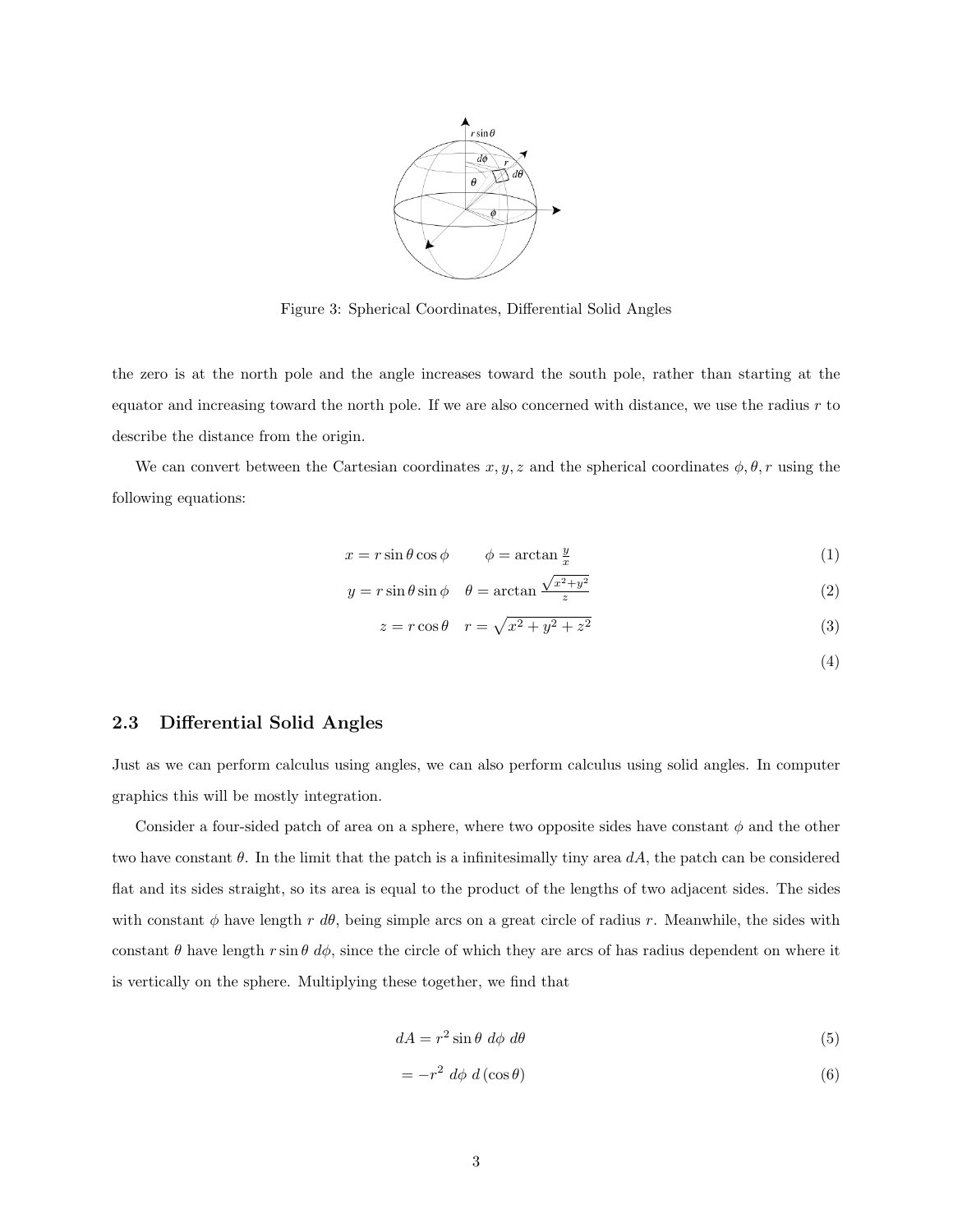As for limits, to integrate over an entire sphere, we let  $\theta$  range from 0 to  $\pi$ , and  $\phi$  from 0 to  $2\pi$ . Integrating dA over a sphere gives a surface area of  $4\pi r^2$ .

# 3 Radiometric Quantities

With this mathematical background in place, we can move on to a discussion of radiometry. Radiometry is the physical measurement of electromagnetic energy. We will begin with radiance and irradiance, which describe the flow of electromagnetic energy, then move on to reflection functions, which describe how a surface reflects incident electromagnetic energy.

### 3.1 Radiance



Figure 4: Radiance

Radiance is defined as power per unit projected area perpendicular to the ray per unit solid angle in the direction of the ray. In SI units, radiance is measured in watts per meter squared per steradian  $(W/m^2 \text{· sr})$ . It is generally denoted by the symbol  $L(\vec{x}, \omega)$ , being a function of position and solid angle. It is related to the flux (power per unit area) by the equation  $d\Phi = L(\vec{x}, \omega) \cos \theta \, d\omega \, dA$ . Intuitively, the radiance describes the electromagnetic power coming from a particular direction at a given point.

Since we typically treat rays as perfectly collimated beams of energy, the radiance is constant along a ray.

### 3.2 Irradiance, Radiant Exitance

Irradiance is a measure of the total power falling on a unit area of a surface. It is usually denoted by the symbol E. In SI units, irradiance is measured in watts per meter squared per steradian  $(W/m<sup>2</sup>)$ . To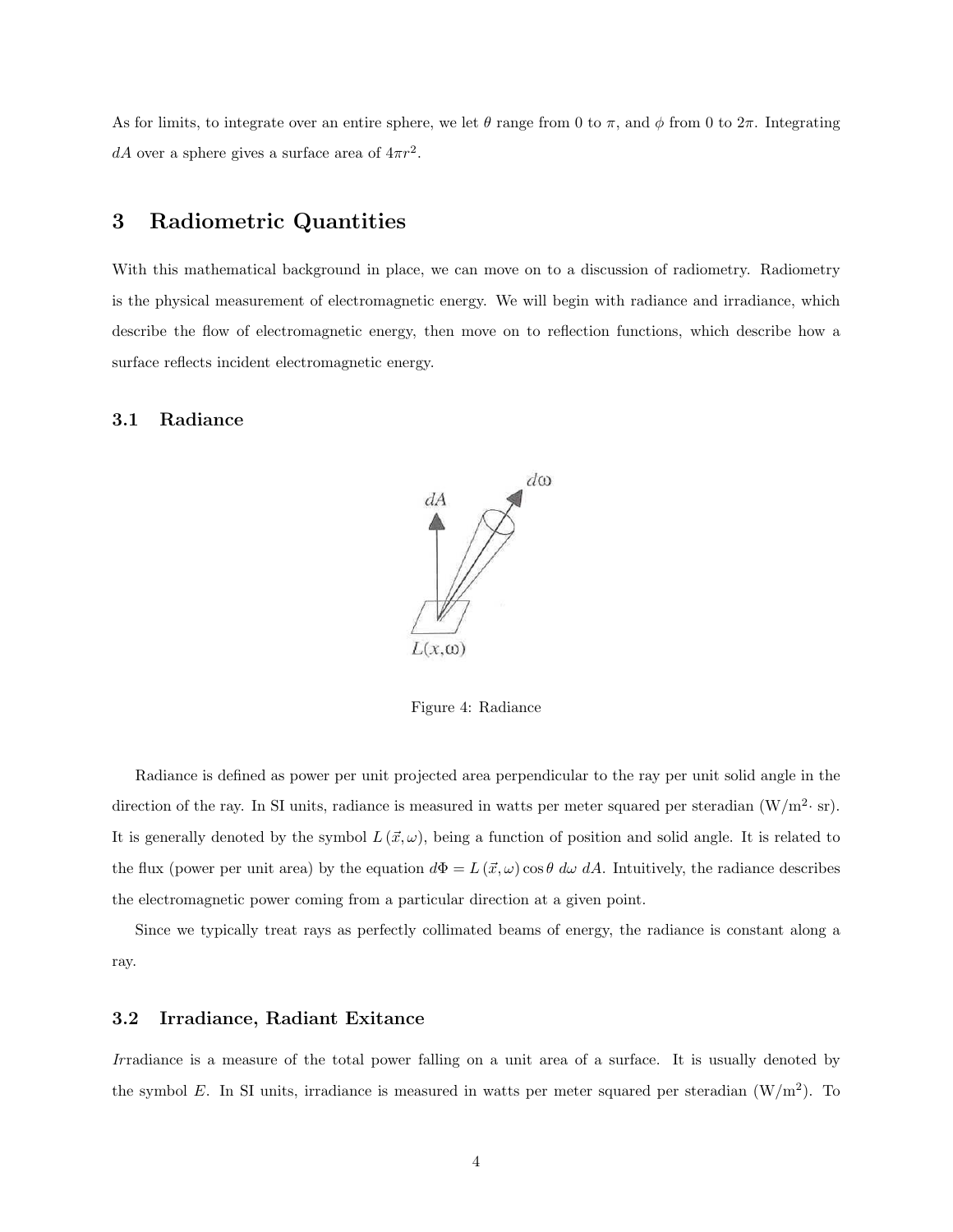determine the irradiance falling on a point on a given surface, we integrate the radiance times the obliquity factor  $\cos \theta$  over the visible hemisphere:

$$
E = \frac{d\Phi}{dA} = \int_{H^2} L(\vec{x}, \omega) \cos \theta \, d\omega \tag{7}
$$

For uniform illumination of unity radiance, this comes out to an irradiance of  $\pi$ .

A related quantity is radiant exitance; this is exactly like irradiance, except it describes the total power leaving the surface.

# 4 Bidirectional Reflectance Distribution Functions (BRDFs)



Figure 5: Bidirectional Reflectance Distribution Functions (BRDFs)

Since we are concerned with the rendering of surfaces, we are concerned with how surfaces reflect light energy. One way of representing this is though a bidirectional reflectance distribution functions (BRDF). The BRDF operates as follows. Given:

- A point on a surface.
- An incident direction of light.
- A reflected direction of interest.

the BRDF describes how much radiance is reflected in the direction of interest per unit of power falling on a unit area (including the obliquity factor) from the incident direction.

The BRDF is denoted in the lecture slides by the symbol  $f(\omega_i \to \omega_r)$ , where the  $\omega$ s indicate solid angles, which can be represented by the angle pairs  $\theta$ ,  $\phi$ . It is defined as the reflected radiance reflected direction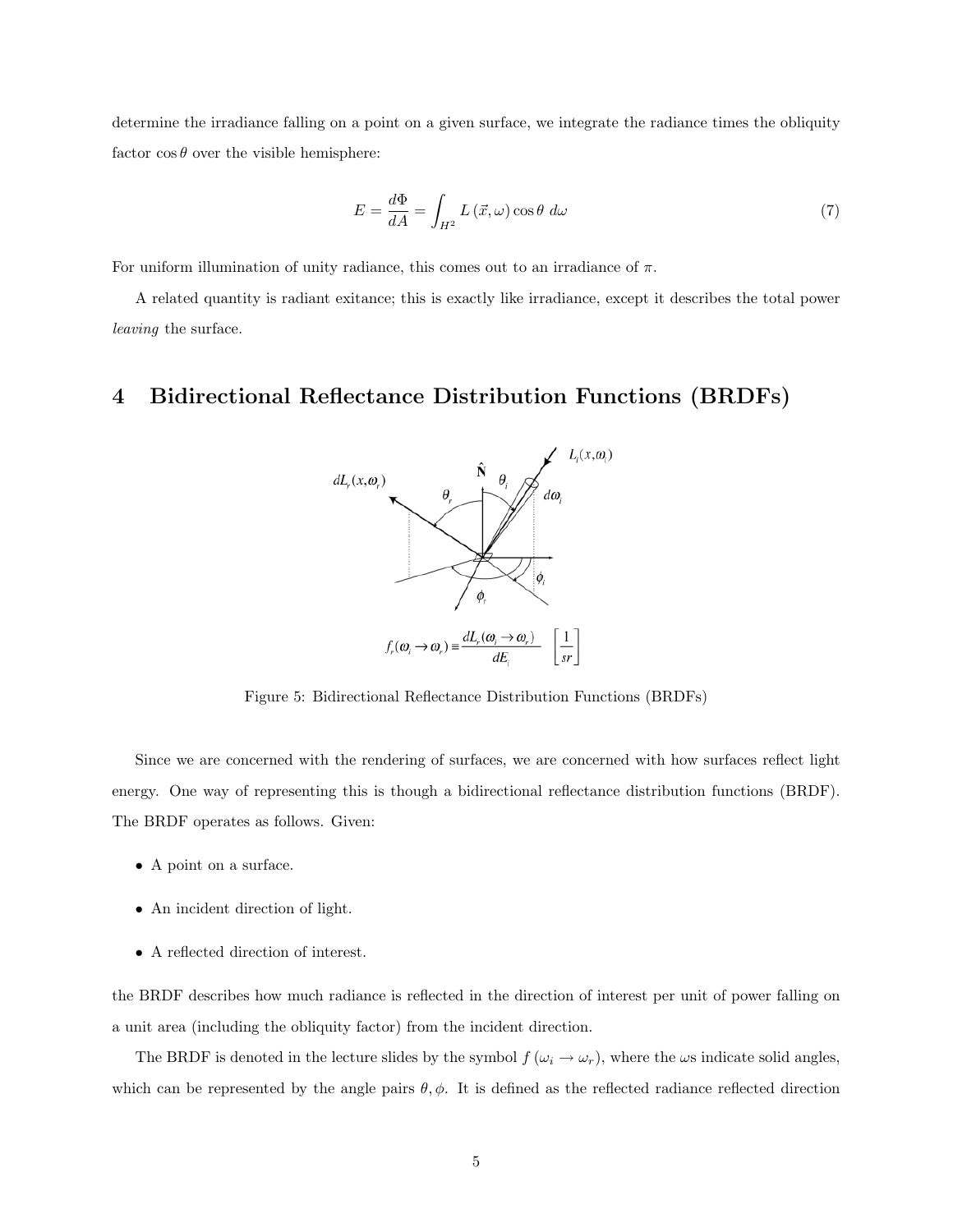divided by the irradiance coming from the incident direction; symbolically, this is

$$
f(\omega_i \to \omega_r) = \frac{dL_r(\omega_r)}{L_i(\omega_i)\cos\theta_i \ d\omega_i}
$$
\n(8)

Since the projected solid angle  $\cos \theta_i d\omega_i$  is only applied to the incident term, the BRDF has units of inverse steradians.

### 4.1 Properties of BRDFs

BRDFs can have several properties, which may reflect the physical properties of light, or may make them easier to store and calculate.

• Linearity. There are two properties of linearity here. The first is the property that the light reflected from a surface from two incident light distributions together is the same as the sum of the light reflected from the two incident light distributions separately. This allows us to treat rays as separate and independent, and simply sum the results afterwards.

The second property of linearity is that a BRDF can be split up into the sum of several components; the total reflected light is the sum of the light reflected by each component. Linearity is implicit in our use of the BRDFs; thus all BRDFs have this property.

- Reciprocity Principle. This principle states that the BRDF is invariant with time reversal; that is, the value of f remains the same if  $\omega_i$  and  $\omega_r$  are swapped. This is reasonable as light is physically invariant with time reversal; after, it is this property that we are taking advantage of when we trace rays from the eye back to the source instead of from source to eye.
- Isotropic vs. Anisotropic. The reflectance of most materials can be considered as isotropic; that is, f's dependence on  $\phi$  only depends on the difference between  $\phi_i$  and  $\phi_r$ . Combined with reciprocity, f's dependence on  $\phi$  only depends on absolute value of this difference. However, not all materials have isotropic reflectance; for example, brushed aluminum's appearance depends on the azimuthal viewing angle. Symbolically, an isotropic BRDF  $f(\theta_i, \phi_i, \theta_r, \phi_r)$  can be simplified to  $f(\theta_i, \theta_r, |\phi_i - \phi_r|)$ .
- Energy Conservation. Physically, a surface cannot reflect more light than falls on it; that is, the radiant exitance cannot exceed the irradiance. We can express this mathematically as

$$
\frac{E_r}{E_i} = \frac{\int_{H^2} L\left(\vec{x}, \omega_r\right) \cos \theta_r \ d\omega_r}{\int_{H^2} L\left(\vec{x}, \omega_i\right) \cos \theta_i \ d\omega_i} \tag{9}
$$

$$
= \frac{\int_{H^2} \int_{H^2} f(\omega_i \to \omega_r) L_i(\omega_i) \cos \theta_i \cos \theta_r d\omega_i d\omega_r}{\int_{H^2} L(\vec{x}, \omega_i) \cos \theta_i d\omega_i} \le 1
$$
\n(10)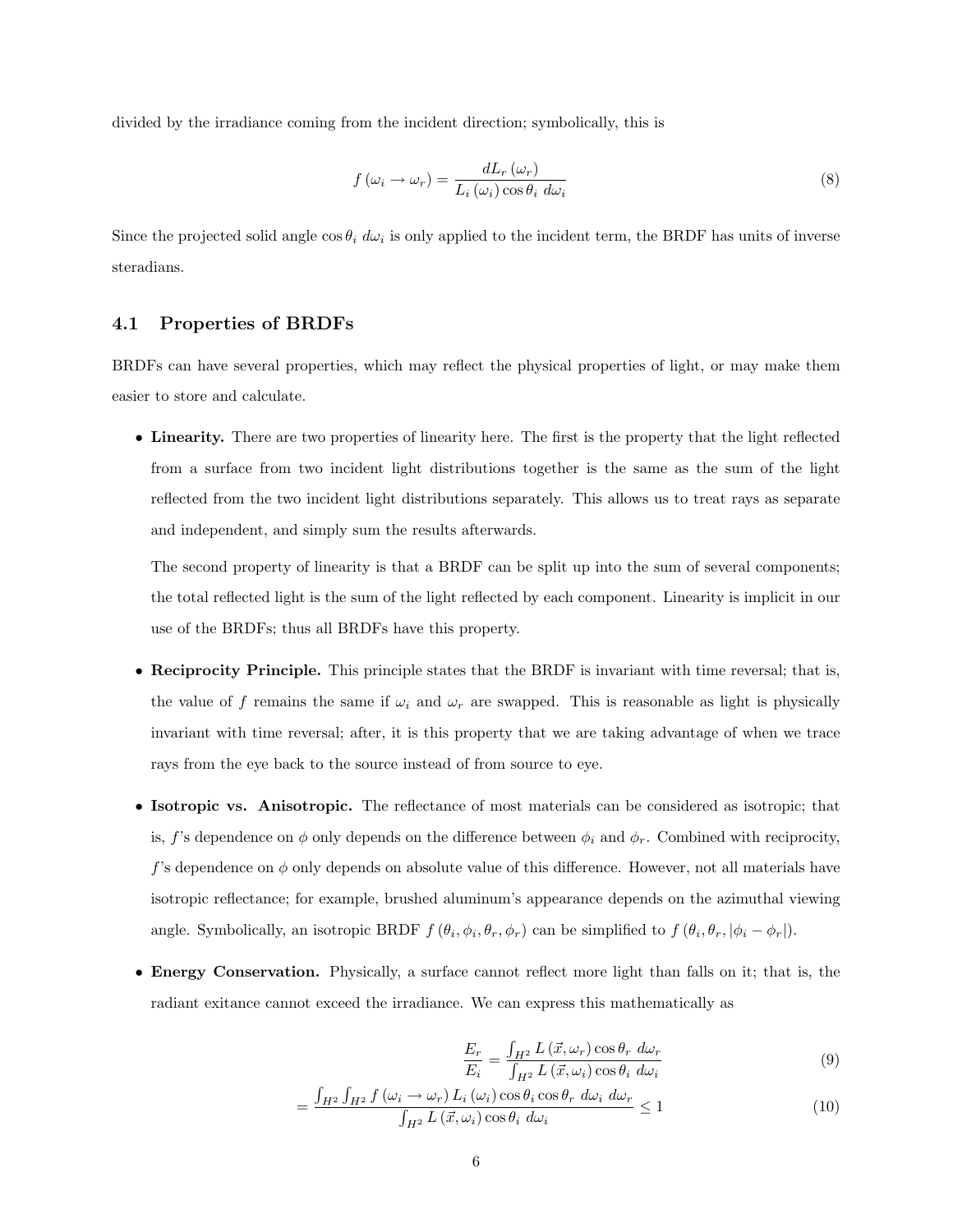where we have used our BRDF defintion (rearranged)

$$
f(\omega_i \to \omega_r) L_i(\omega_i) \cos \theta_i d\omega_i = dL_r(\omega_r)
$$
\n(11)

and integrated to substitute for  $L(\vec{x}, \omega_r)$ .

### 4.2 The Reflection Equation

The linearity of the BRDF allows to express the total light reflected from a surface as the sum (or integral) of the contributions of the reflections of several lights. This gives rise to the reflection equation:

$$
L_r(\omega_r) = \sum_i L_i(\omega_i) f(\omega_i \to \omega_r) \cos \theta_i
$$
\n(12)

for point lights. For continuous lights, this is

$$
L_r(\omega_r) = \int_{\Omega} L_i(\omega_i) f(\omega_i \to \omega_r) \cos \theta_i d\omega_i
$$
 (13)

This forms the core of rendering using BRDFs.

### 4.3 Reflection Functions

#### 4.3.1 Simple Functions, The Phong Model

Some of the simplest reflection functions are as follows:

• Mirror Reflection. Incoming light is simply reflected across the normal. Mathematically,

$$
f(\omega_i \to \omega_r) \propto \frac{\delta(\cos \theta_i - \cos \theta_r)}{\cos \theta_r} \delta((\phi_i - \phi_r + \pi) \mod 2\pi)
$$
 (14)

where the constant of proportionality is between 0 and 1.

• Diffuse (Lambertian) Reflection. Incoming light is reflected uniformly in all directions. Mathematically, this means

$$
f\left(\omega_i \to \omega_r\right) = \frac{\rho_d}{\pi} \tag{15}
$$

 $\rho_d$  is known as the albedo; physically, it must be between 0 and 1.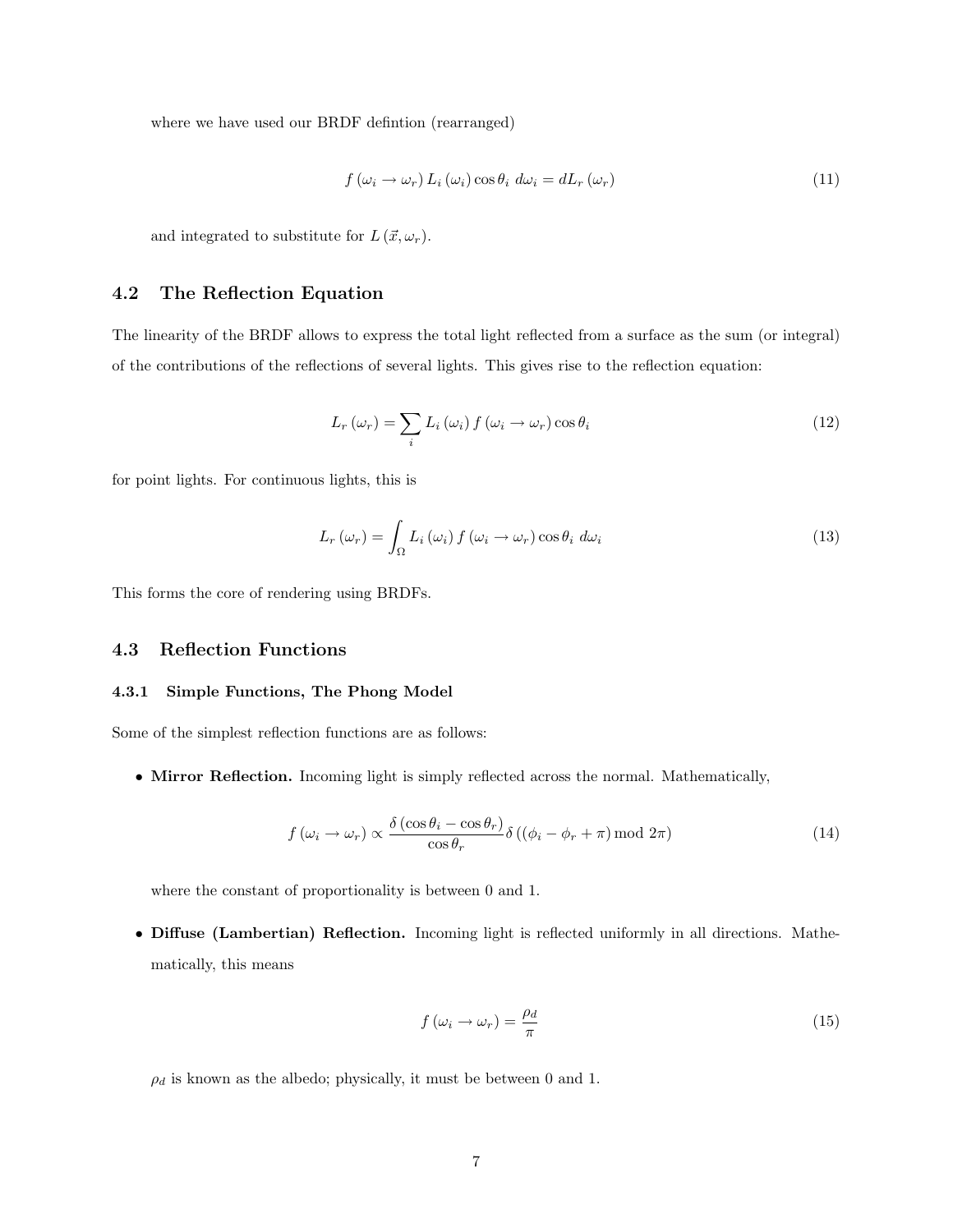• Specular Reflection. Incoming light is reflected primarily in the mirror direction. Typically the strength of the reflection relative to the mirror direction is equal to the the cosine relative to the mirror direction raised to some power:

$$
f(\omega_i \to \omega_r) \propto \cos^p(\omega_{i, \text{reflected}}, \omega_r)
$$
\n(16)

The Phong model combines the diffuse and specular functions. While not very sophisticated, it is relatively easy to calculate.

#### 4.3.2 Fresnel Reflectance

Physically, the angle at which light strikes a surface influences how much is reflected (and in what polarization, but we are generally not concerned with that). This is especially dramatic for dielectric (non-conducting) materials at shallow angles. While the full Fresnel equations that describe reflectance can become somewhat involved, the Schlick approximation provides a decent estimate:

$$
F(\theta) = F(0) + (1 - F(0))(1 - \cos \theta)^5
$$
\n(17)

#### 4.3.3 The Torrance-Sparrow Model

A more physically-based model is the Torrance-Sparrow model. It models a surface as having infinitesimally tiny, perfectly reflecting facets, and considers how light is reflected from it. It considers the fact that light coming from a particular direction may not reach all parts of the surface (shadowing), light reflected off some parts of the surface may not be able to reach the viewer (masking), and light may undergo multiple reflections before reaching the viewer (interreflection). The result is as follows:

$$
f = \frac{F(\theta_i') G(\omega_i, \omega_r) D(\theta_h)}{4 \cos \theta_i \cos \theta_r}
$$
(18)

The terms are as follows:

- $F(\theta_i')$  is the Fresnel term, as per the previous heading.  $\theta_i'$  is the angle between the incident direction and the normal of a facet aligned to reflect the light toward the viewer.
- $G(\omega_i, \omega_r)$  is the geometric attenuation factor. It models the amount of light that is blocked by shadowing and masking.
- $D(\theta_h)$  is the distribution function. It models how many of the facets are aligned to reflect light toward